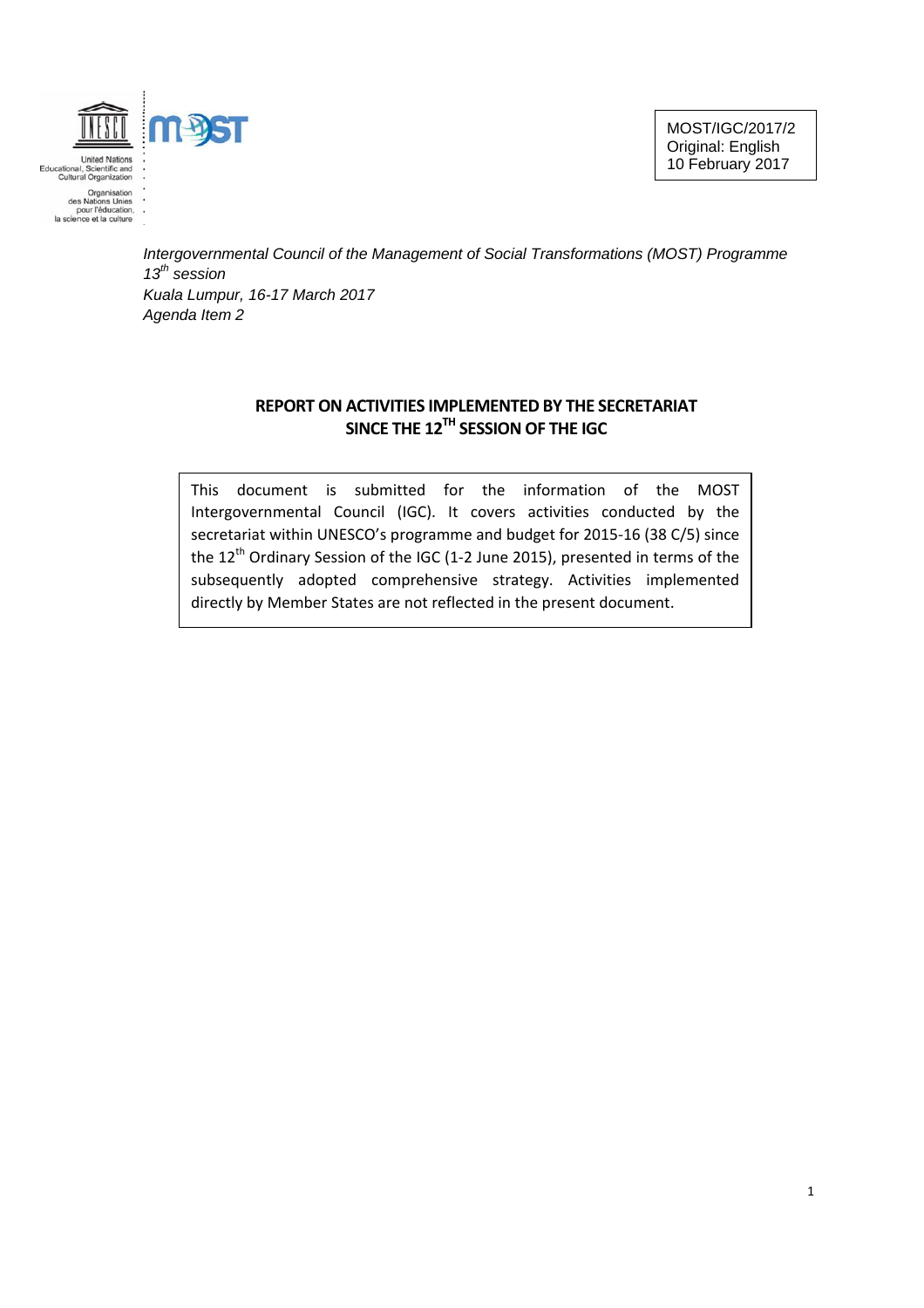### **I. Background and Overview**

- 1. Over the period July 2015 December 2016, the MOST secretariat has supported the development and adoption of a new comprehensive strategy while ensuring implementation of a significant body of innovative activities responding to the priorities defined by the IGC within the 38 C/5. Specific activities are listed in the annex. The following paragraphs offer an analytical overview of programme delivery against the expected results and performance indicators of the 38 C/5 as well as the pillars and operational modalities of the strategy.
- 2. MOST activities in 2015-16 are designed to contribute to Main Line of Action 1 (MLA  $1$  *"Mobilizing future‐oriented research, knowledge and policy making to support social transformations, social inclusion and intercultural dialogue"*) of Major Programme III on the social and human sciences, as adopted by the General Conference at its  $38<sup>th</sup>$  session in 2015. Specifically, the work plan of the MOST secretariat is designed to achieve Expected Result 1 of MLA 1, while also contributing to some aspects of Expected Result 2.
- 3. Expected Result 1 reads *"Future‐oriented social science and humanities research on social transformations and intercultural dialogue enhanced through the uses of sustainability science as well as fully inclusive human rights‐based and gender‐sensitive initiatives to strengthen national social science policy and international scientific cooperation"*. It is associated with three performance indicators:
	- ‐ Number of interdisciplinary social science and humanities cooperation initiatives improved through a strengthened MOST programme
	- ‐ Number of innovative interdisciplinary research programmes implemented at national level in areas related to social transformations, social inclusion, intercultural dialogue and culture of peace
	- ‐ Number of knowledge creation processes that deploy foresight methods to address societal challenges, promote sustainability and enhance intercultural dialogue
- 4. Expected Result 2 reads *"Initiatives based on human rights approach in education, culture, the sciences, communication and information developed that support social transformations for the emergence of more inclusive societies and greater intercultural dialogue"*. Of its four performance indicators, two relate to activities under MOST:
	- ‐ Number of initiatives undertaken, preferably addressing the challenges regarding the 2030 Agenda
	- ‐ Number of national initiatives using intersectoral inclusive policies approach validated within MOST as a contribution to the achievement of the relevant SDGs
- 5. It will be noted that the 38 C/5 and the MOST comprehensive strategy are closely aligned.
- 6. Under the **Research Pillar** of the strategy, the MOST secretariat has been able, despite significantly reduced resources, to consistently target critical and leading-edge issues at the interface between research and policy, ranging from sustainability science and anticipatory systems to poverty and migration. Activities have been undertaken in cooperation with a wide range of key partners in Member States and the international NGO and academic communities, maintaining the level of engagement and quality necessary for the planned revival of a number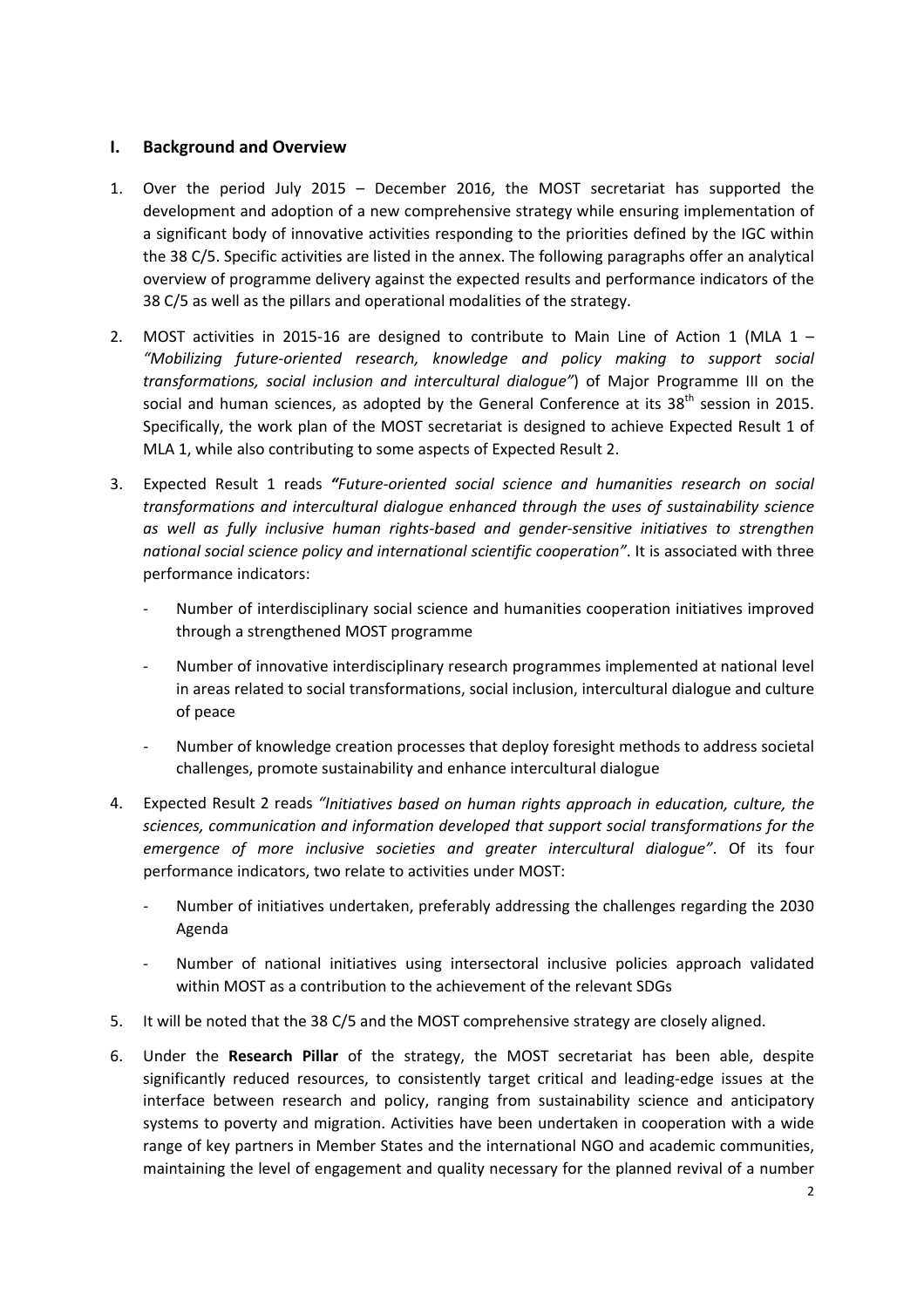of channels for the diffusion of the findings of MOST research. A particular effort has been made to strengthen the contribution of the humanities to understanding of contemporary social transformations.

- 7. The **Intergovernmental Pillar** has strengthened the linkage between research and policy formation, contributing to advancing Agenda 2030, by providing Member States with an important platform for sharing knowledge and elaborating new policy agendas. Over the reporting period, events have included an extraordinary session of the IGC and two meetings of its Bureau, a Ministerial Forum, a high‐level regional meeting on migration, and numerous side‐ events and presentations to UNESCO governing bodies, as well as to UN processes, notably the Commission for Social Development and the Conference of the Parties to the UN Framework Convention on Climate Change (UNFCCC COP). MOST has also significantly increased its presence in UN interagency cooperation as well as with major non‐UN stakeholders such as the OECD and the European Commission.
- 8. The **Knowledge Brokering Pillar** includes among its specific operational modalities the MOST Schools, Futures Literacy Labs and Inclusive Policy Lab, each of which has made significant contributions to addressing the relationship between policy and research and promoting national ownership, often in highly innovative fashion. The number and range of topics combined with the extensive geographical reach of the activities underline the strong demand at national and regional level.
- 9. Several significant activities cut across the pillars of the strategy, in particular the development of the comprehensive strategy, which was endorsed by the Executive Board at its 199<sup>th</sup> session (199 EX/Decision 7), and the establishment and/or revitalization of MOST National Committees, as essential mechanisms for engagement and ownership at national level. As of February 2017, there are 18 MOST National Committees, of which 11 are undergoing revitalization. A full inventory of the Committees will be undertaken in the second half of 2017, in line with the objective of ensuring that all IGC members are actively engaged by end 2017 under the guidelines adopted by the IGC.
- 10. The following sections provide an overview of programme delivery against the relevant paragraphs of the strategy.

## **II. Research Pillar**

## **II.1. Organization of interdisciplinary and inter‐institutional research projects and associated events (national, sub‐regional, regional and global)**

11. Organization of major MOST-branded research-oriented events is a key feature of programme delivery and an important contribution to the implementation of the strategy. In the period, the most high-profile events were the third triennial World Social Science Forum (September 2015), the 4<sup>th</sup> World Humanities Forum (October 2016) and the annual celebration of World Philosophy Day in November each year. Each event is connected to an interdisciplinary research dynamic, with particular emphasis during the period on the role of the humanities in making sense of contemporary social transformations, leading to the organization of the World Humanities Conference in August 2017.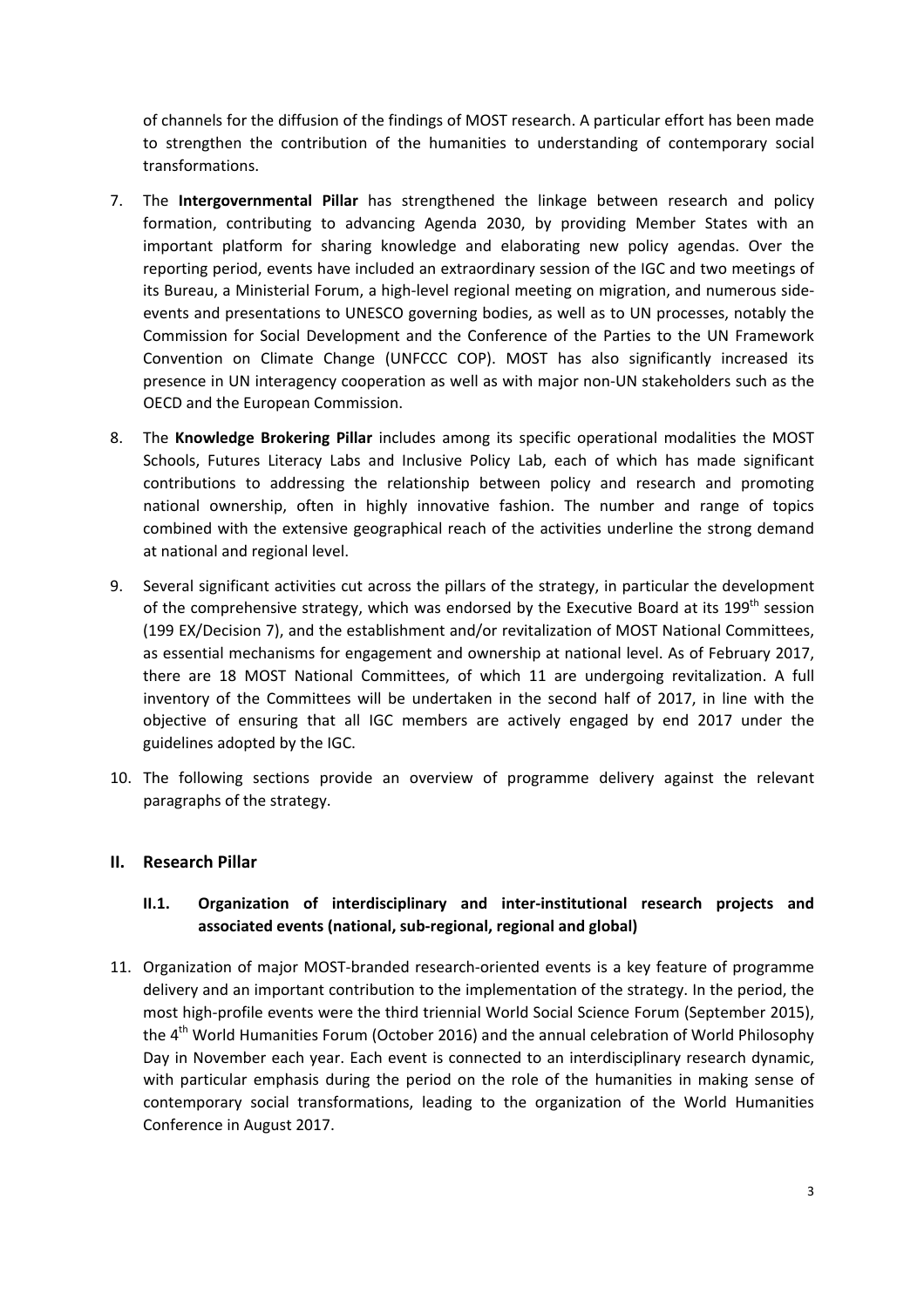- 12. MOST has also actively engaged in UNESCO‐wide efforts to develop sustainability science. Activities in this regard have benefitted from the financial support of the Japanese and Indonesian Funds in Trust as well as partnership with the Transformations to Sustainability programme of the International Social Science Council (ISSC).
- 13. Reflecting the thematic priority on migration inscribed by the IGC in the comprehensive strategy, MOST has also initiated significant work on international migration, particularly as it connects to development challenges. A high‐level event was organized in Brussels in November 2016, in collaboration with the Slovak Presidency of the European Council, to consider European perspectives on these issues, which it is proposed to extend to other regions on the basis of interdisciplinary research cooperation and through the development of the MOST initiative on the background causes, processes and social implications of migration (see document MOST/IGC/2017/4 submitted to the present session of the IGC).

## **II.2. Strengthen collaboration with existing networks**

14. The collaborations that form the core of MOST's research effort need renewed coordination and focus. With some 13 field‐based MOST activities delivering research documents, it is critical to put in place strong collaborative mechanisms, such as events and joint-ventures. One of the lessons from this period is the need for monitoring and follow-through with respect to research projects initiated and conducted in collaboration with international and regional councils and networks. The process of the World Humanities Conference, with its multiple preparatory events in all regions of the world, has provided an important platform for strengthened collaboration with core global, regional and national partners.

#### **II.3. Production and dissemination of MOST‐branded publications**

- 15. The major publication produced in the period was the 2016 World Social Science Report. The Report, prepared by the ISSC and the Institute of Development Studies (IDS) and co‐published with UNESCO, draws on the insights of over 100 social scientists and other thought leaders from all over the world, across various disciplines, to emphasize transformative responses to inequality at all levels, from the grass‐roots to global governance.
- 16. Expressing MOST's thematic priority on social inclusion within the the cross-cutting ambition of the Sustainable Development Goals (SDGs) to "leave no one behind" by 2030, the Report concludes that:
	- ‐ unchecked inequality could jeopardize the sustainability of economies, societies and communities;
	- inequalities should not just be understood and tackled in terms of income and wealth: they are economic, political, social, cultural, environmental, spatial and knowledge‐based;
	- ‐ the links and intersections between inequalities need to be better understood to create fairer societies;
	- ‐ a step change towards a research agenda that is interdisciplinary, multiscale and globally inclusive is needed to inform pathways toward greater equality.
- 17. The quantity of other publications generated by research projects and delivered in academic formats was lower in this period than in previous ones. The production of research reports and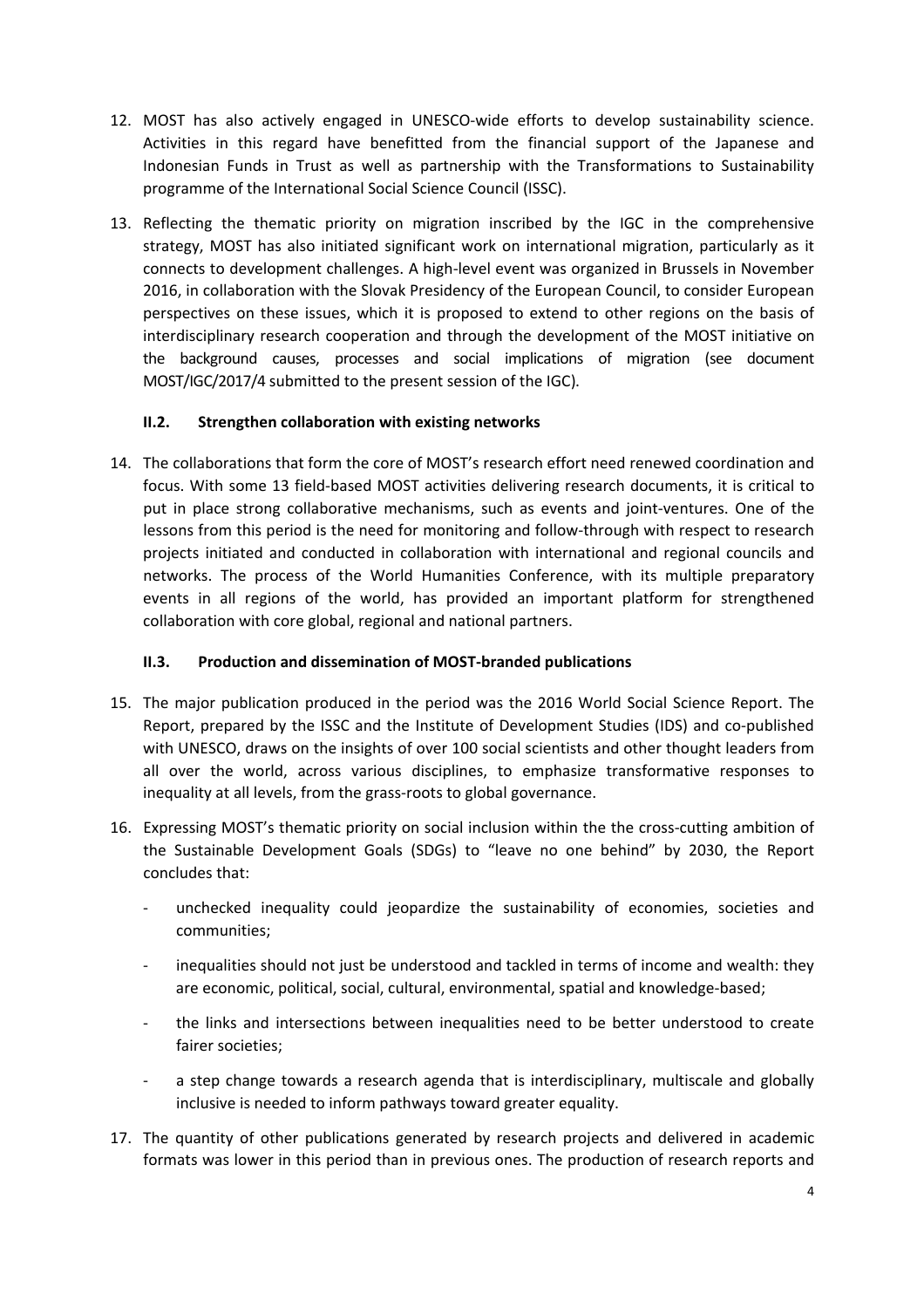documents was mainly coordinated by the Headquarters Research, Policy and Foresight section with additional initiatives by UNESCO Offices in Yaoundé, Lebanon, Rabat, Apia, Jakarta, and San Jose. Several on‐going research‐oriented activities within the 38 C/5 have scheduled the delivery of results in 2017 and therefore output should increase by the end of 2017, including the relaunching of the MOST Discussion Paper series as well as the series of Inclusive Policy Lab thinkpieces.

## **II.4. Support to young professionals**

18. MOST engages with young professionals in a wide variety of ways throughout its activities. MOST activities often give an opportunity for young academics and policy-makers to present their work and to interact on topics of importance to their career development. The majority of MOST activities include a concerted effort to include young professionals in the process and outcomes. MOST Schools are of particular significance in this regard.

# **III. Intergovernmental Pillar**

# **III.1. Organization of MOST Ministerial Forums**

- 19. The 1<sup>st</sup> MOST Forum of Ministers of Social Development for Central Africa was held in Yaoundé, Cameroon, on October 24‐26, 2016. The event focused on "Insecurity and migration: Impact on Women and Youth". The discussions considered the wide range of drivers of migration, both negative and positive, as well as the diversity of impacts at the macro, meso and micro levels in countries of origin, transit and receipt. Ministers underscored the importance of forumulating policies based on research and collaboration with a range of communities, from CODESRIA and local researchers to senior government officials and relevant NGOs.
- 20. One of the notable aspects of the Ministerial Forum in Yaoundé was enthusiastic support for the establishment and coordination of regional networks of senior officials as part of the follow‐up to the Forum. Such an approach is crucial for Ministerial Forums to be not just stand‐alone events but part of a broader process that connects with research networks, MOST schools and other initiatives that are part of the MOST agenda, UNESCO's priorities and Agenda 2030. The event also contributed to strengthening of cooperation with the UN system in Cameroon, as well as UNDESA and UNEP. Such transversal collaboration helps to facilitate further joint efforts and the diffusion of MOST results.
- 21. A Ministerial event, focusing on "Contributing to a just world within the post‐2015 agenda: which role for social science?", was also organized at the 2015 World Social Science Forum. Involvement of Ministers in research‐oriented events complements Ministerial Forums by offering flexible and thematically specific opportunities for discussion around the research‐ policy nexus.

## **III.2. Interagency cooperation**

22. During the reporting period, the outcomes of MOST research, activities and events, such as the Ministerial Forums, the 2015 WSSF and the WSSR 2016 have been effectively diffused through enhanced transversal visibility with UNESCO's governing bodies and through UN partnerships and events, especially with the UN Commission for Social Development as a functional body of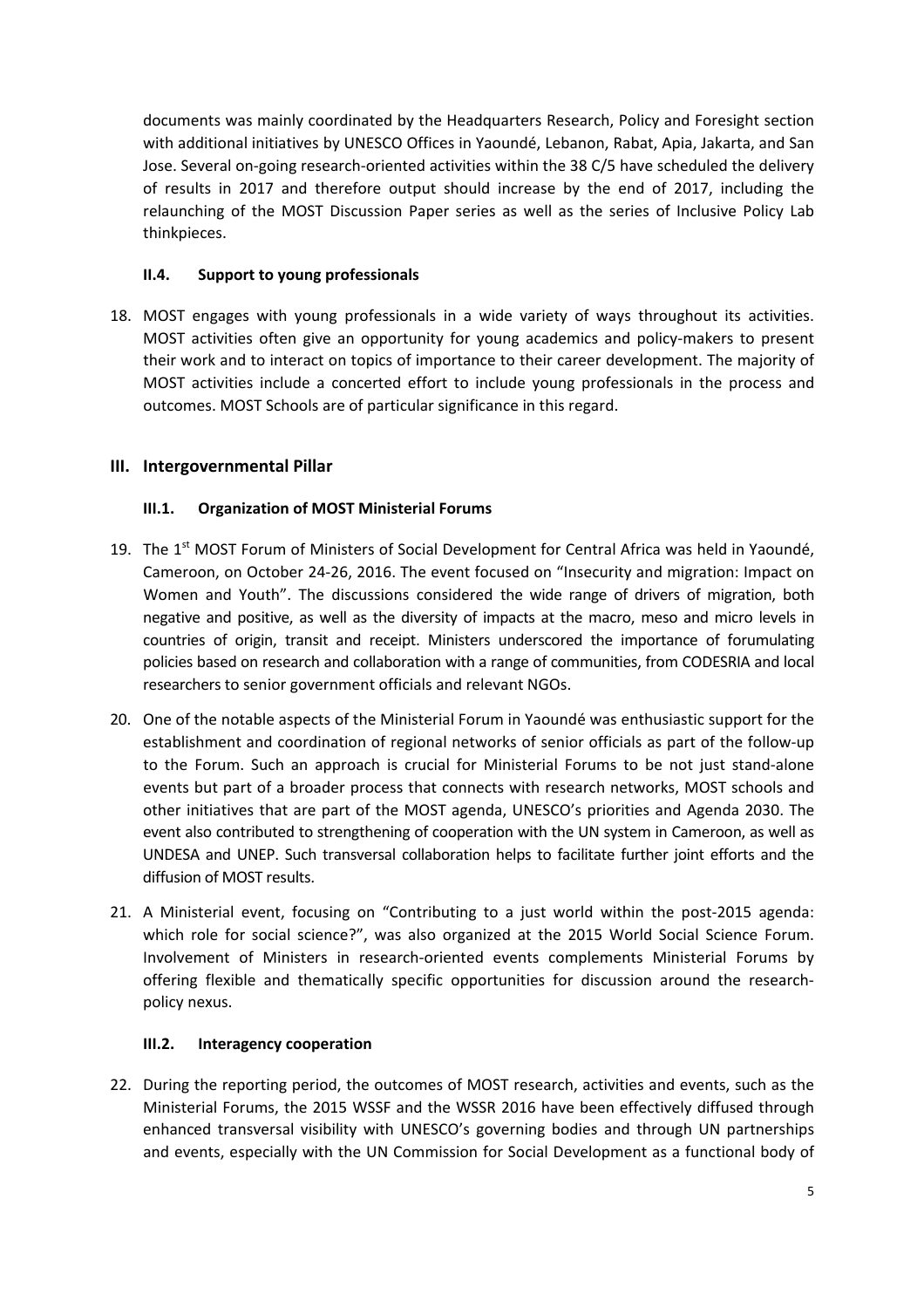ECOSOC. MOST organized a number of side‐events at meetings of the Commission for Social Development as well as at UNFCCC COP (see Annex).

# **III.3. MOST statutory meetings**

23. During the period reported on, the IGC met in Extraordinary Session in November 2015 and the IGC Bureau met twice, in January and September 2016. Regular meetings of governing bodies, as well as written consultation of IGC members, have been essential in fostering a political dynamic within MOST around adoption and implementation of the comprehensive strategy for 2016‐ 2021. Work is also underway, at the request of the IGC Bureau, to consider revision of the MOST Statutes and Rules of Procedure (see document MOST/IGC/2017/7 submitted to the present session of the IGC).

# **IV. Knowledge Brokering Pillar**

## **IV.1. MOST Schools**

- 24. The five MOST schools implemented over the period covered by this report all consist of highly contextualized knowledge brokering exercises on topics of importance both locally and globally. The definition of specific objectives, the identification of concrete themes, and the format of exchanges were decided by local organizers. One of the important lessons from this round of MOST Schools is that the success of the process depends heavily on the initial identification of capable and committed national partners. Their engagement in the whole process, from the very beginning, was the key to ensure the success of the knowledge brokering aim of the schools. In the context of specific themes and sub-themes, two main questions were utilized to structure exchanges among participants. First, what do policy-makers and civil society want from researchers? And secondly, what do researchers think they should provide to policymakers and civil society?
- 25. Overall the MOST schools were given high marks by participants. 91% of participants indicated overall satisfaction with the schools and 94% stated that they would recommend this type of activity to other colleagues. Participants in the schools were predominantly women (71%). The majority of participants indicated that the worth of research in policy-making was recognized in their workplaces. Although there are differences in the frequency with which research is used both between policy-makers and representatives from civil society, and within each group. Schools also provided evidence that civil society representatives are eager users of research.

## **IV.2. Futures Literacy Labs (FLL)**

- 26. UNESCO Futures Literacy Labs (FLLs) are an innovative action‐research/action‐learning process that enhances the capacity of participants to use the future to address issues they care about. FLLs were developed to serve four main purposes.
	- The laboratory process empowers participants by helping them to become more futures literate through a hands‐on experience of what it means to think about the future and learn about their anticipatory assumptions.
	- ‐ In the Lab, participants use their collective intelligence to analyse and reassess an issue that is of critical importance to them. This enables a better grasp of that issue, from climate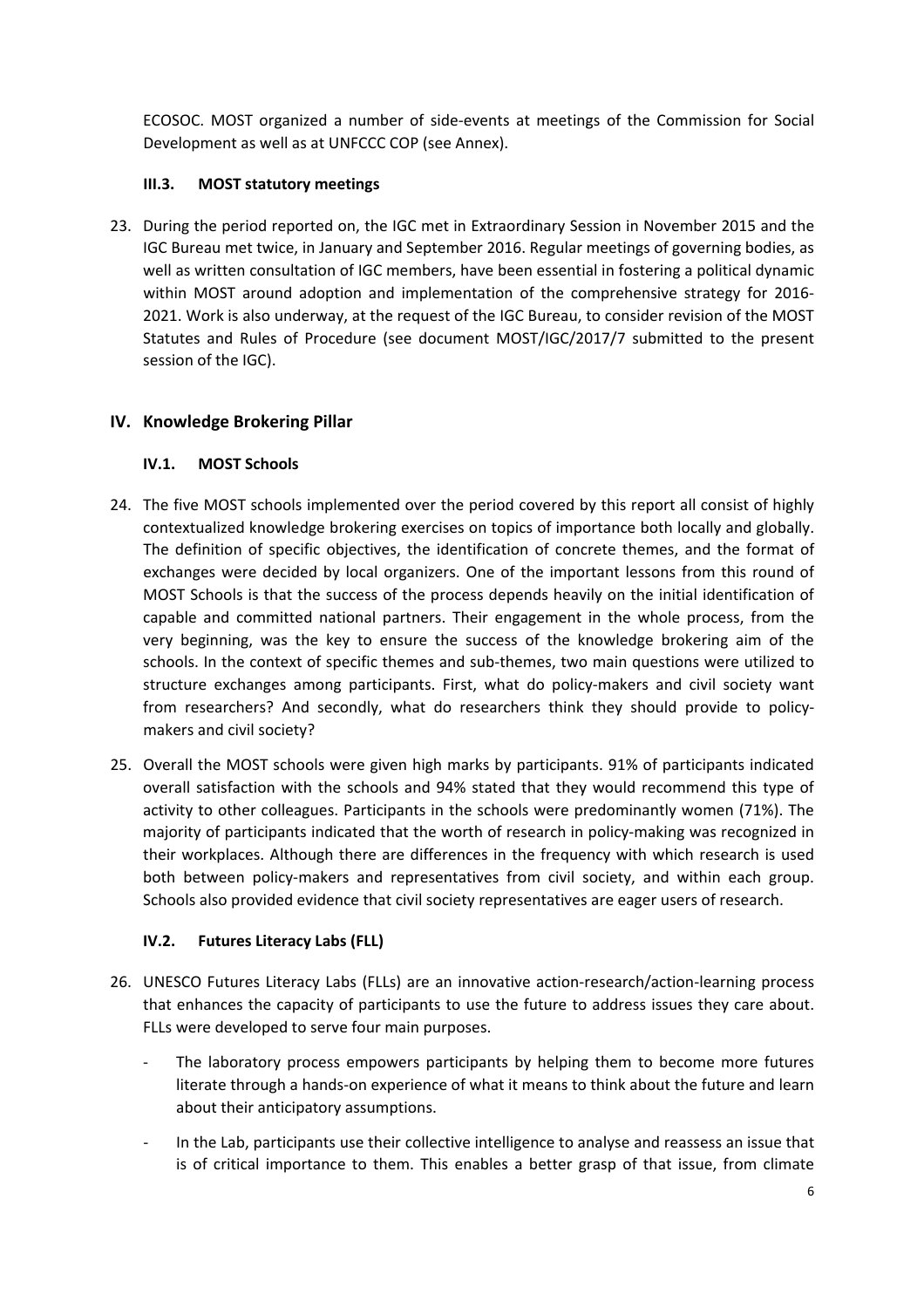change and sustainability to poverty and exclusion, and helps point to new problems and new solutions.

- Because the Lab needs to be carefully designed in advance and implemented to high technical specifications the sponsor of the event is able to join the global UNESCO network engaged in advancing the theory and practice of Futures Literacy.
- The customization of the design of the laboratories in ways that take into account context and goals provides the opportunity to test and evaluate a range of different lab configurations and processes. This helps to improve the quality and understanding of FLLs.
- 27. The nine different activities organized during the reporting period show a high level of diversity in terms of context and aims, from the 500 youth participants to UNESCO's  $9<sup>th</sup>$  Youth Forum, who spent a day and a half imagining the future of young people, to the university researchers and government policy-makers that worked for two days on the future of Mongolia. UNESCO's FLL have proved highly effective tools for building capacity, rethinking key challenges, developing communities of practice and research, as well as advancing the design knowledge of the labs. A forthcoming co‐publication with Routledge, entitled *Transforming the Future: Anticipation in the 21st Century*, will provide an in‐depth analysis of the more than 30 FLLs run by UNESCO since 2012. The book presents the evidence from the case studies in support of the proposition that the processes of social transformation and policy adaptation call for new ways of integrating the future into the construction of both perception and action.

### **IV.3. UNESCO Inclusive Policy Lab**

- 28. The UNESCO Inclusive Policy Lab is both an on-the-ground programme and an online service. The online component of the UNESCO Inclusive Policy Lab is specifically designed to enable web‐ based crowdsourcing, co-production and diffusion of policy- and action-relevant evidence. The complete e-infrastructure was completed in early 2017. This work concerns both the global online service of the Lab and its 4 regional arms (Central America, South‐East Asia, Southern Africa, and Western Africa).
- 29. The Lab's on-the-ground work is primarily concerned with supporting evidence-driven design and delivery of inclusive and equity-weighted policies. In 2016-17, the work covers 4 regions. Two regional interventions were pursued in South‐East Asia. The first one covered Cambodia, Malaysia and Timor Leste. The work is concerned with inclusion‐auditing select national policies, and with supporting national counterparts in framing joined‐up and multidimensional inclusive policy agendas. The second intervention covers Brunei, the Philippines, and Malaysia. Through this project, UNESCO supports the implementation of the SDG pillar on inclusive development by improving availability, accessibility and usage of research and evidence in inclusive policy and planning processes. Both of the aforementioned projects are funded by the Government of Malaysia through its Funds in Trust deposited with UNESCO. Two further interventions are being implemented in Indonesia. These are funded through the UNESCO Regular Programme and by the UN Partnership to Promote the Rights of Persons with Disabilities (UNPRPD). The projects are concerned with participatory data and its use in inclusive policies.
- 30. Similar work, with an emphasis on supporting public institutions in the design of inclusive and equity‐weighted policies at the national levels, is being kicked off in Central America, Southern Africa and West Africa.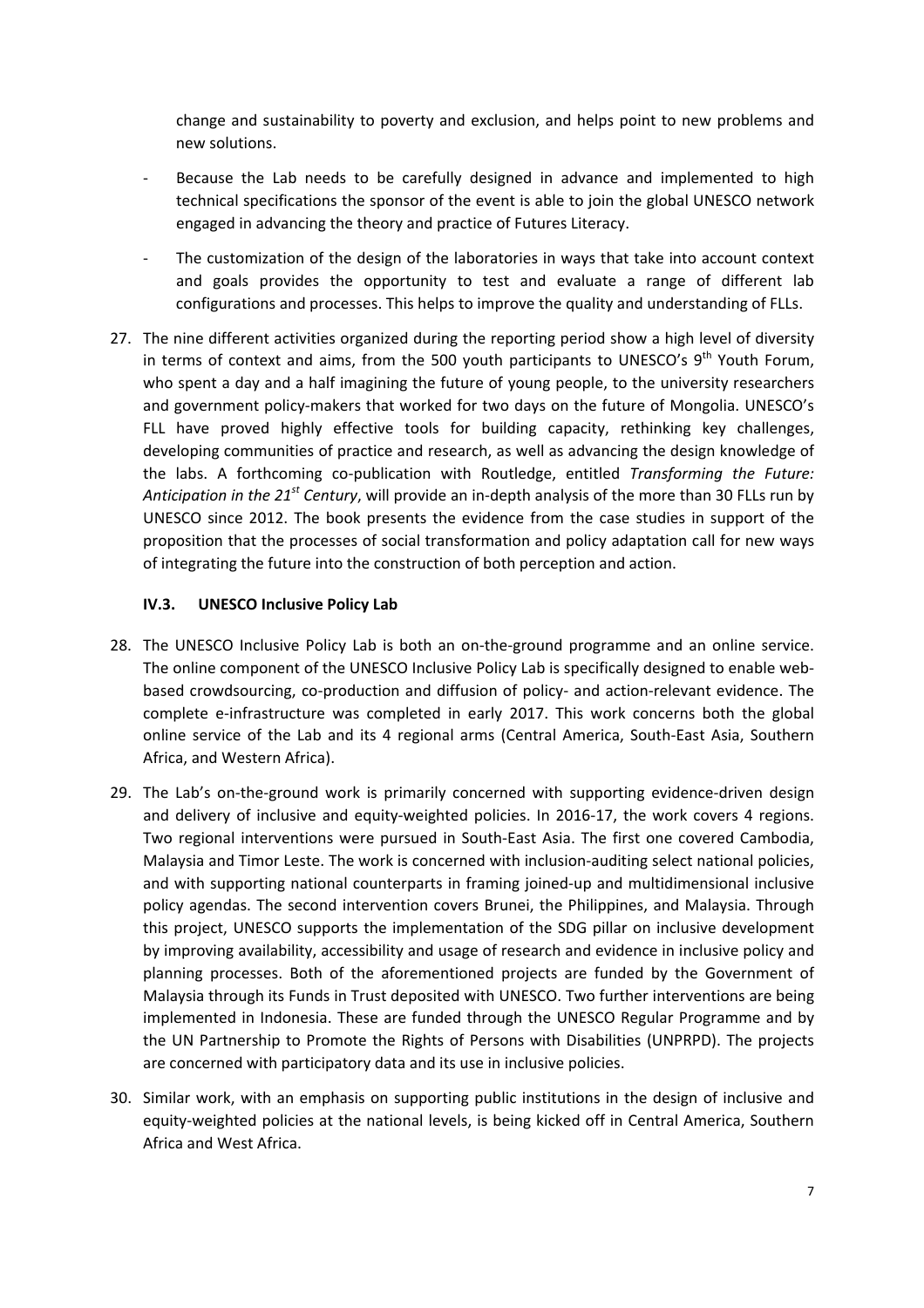#### **List of MOST outputs, July 2015 – December 2016**

### **1. Research Pillar**

## **1.1. Organization of interdisciplinary and inter‐institutional research projects and associated events (national, sub‐regional, regional and global)**

### **1.1.1. Research reports and documents:**

- "State of the art review: Intercultural Dialogue and Social Transformation". Author: Dr Nora Ratzman. January 2016.
- "Comprehensive Strategy for the MOST Programme". Prepared by the MOST Secretariat. January 2016.
- "Operationalizing the achievements of SDG 16. Review of selected conceptual and methodological issues". Prepared by the MOST Secretariat. January 2016.
- Research report "Vinculando a los varones con el logro de la igualdad de genero en America Latina y el Caribe". Editors: Charaf Ahmimed and Sofía Quesada‐Montano, January 2016.
- Result of research "Set Adrift", Authors: Natalia Pereira, Kate McDermott and Timmy Langrine, March 2016.
- "Political participation of Afro‐descendant youth in Limon, Costa Rica". Authors: Charaf Ahmimed and Sofía Quesada‐Montano, April 2016.
- "Framing Migration as a Strategic Issue for SHS Programming". Prepared by the MOST Secretariat. April 2016
- Massive Open Online Course (MOOC) on Climate Justice, the first one organized by the SHS Sector. UNESCO Rabat Office. May 2016.
- "UNESCO Analytical Framework for Inclusive Policy Design: of Why, What and How". June 2016.
- Sustainability Science Framework, developed by the UNESCO Jakarta Office in partnership with the University of Southampton, June 2016.
- "Enjeux et défis des mobilités africaines au XXIe siècle. Regard sur la situation de l'Afrique centrale". Author: Dr Papa Demba Fall. September 2016.
- Concept note for the Regional consultation on "Histories and Humanities in the Arab region" was drafted in close collaboration with ACSS and CISH (Byblos) and circulated among the steering committee consisting of key regional experts and MOST stakeholders as part of the preparation of the World Humanities Conference (Liege, Aug 2017). Beirut, Lebanon. September 2016.
- "The Politics of Inclusion". Concept Note prepared by the MOST Secretariat for an International workshop organized by CROP (ISSC/UiB) and MOST. October 2016
- "Migration as a Development Challenge. Analysis of Root Causes and Policy Implications". Prepared by the MOST Secretariat. November 2016.

#### **1.1.2. Policy‐oriented scientific events:**

 UNDESA/MOST workshop "Strengthening national capacities in integrating economic and environmental perspectives in social policy-making", 3 and 4 June 2015, Paris.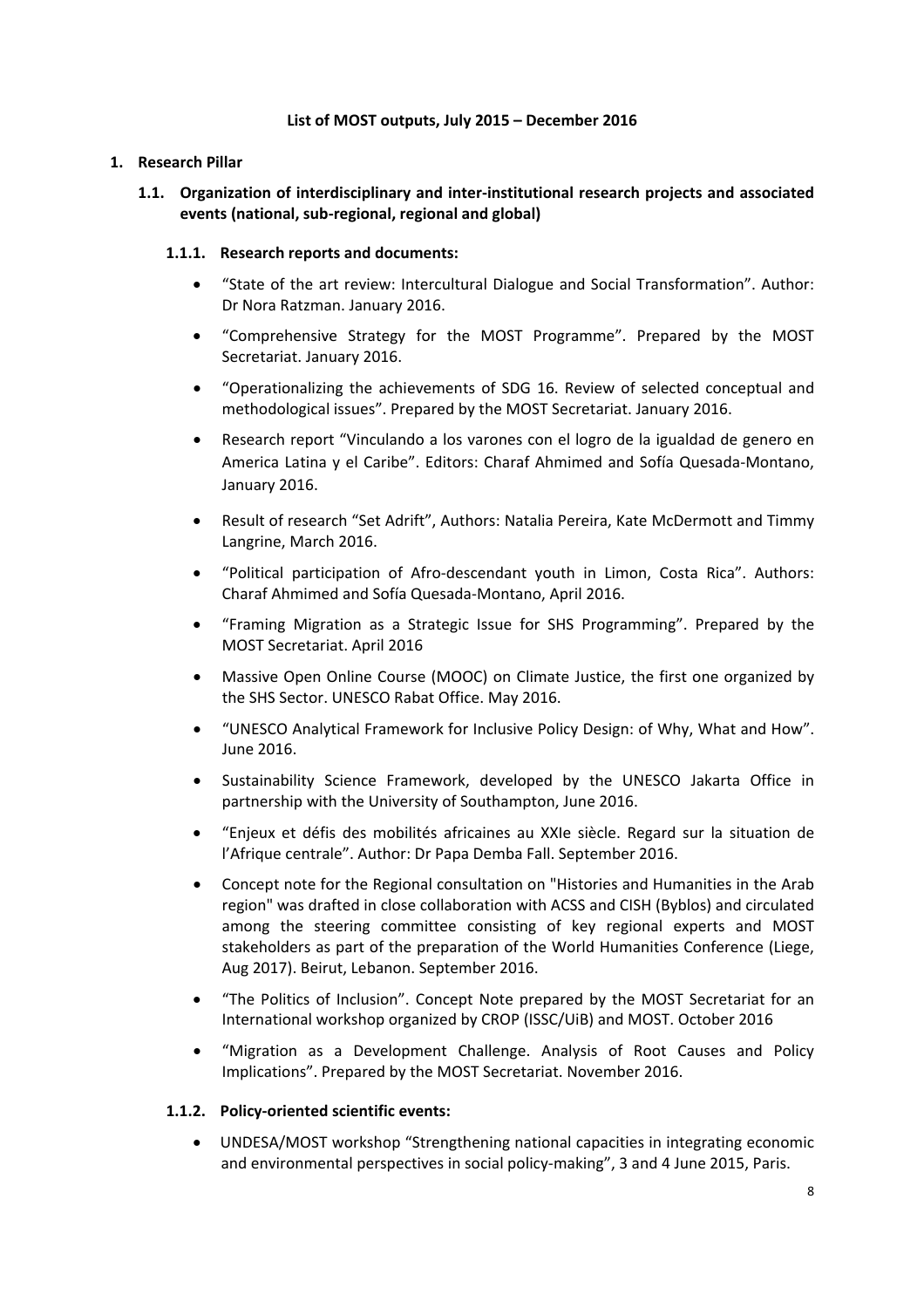- UNESCO‐NOPOOR Roundtable "Measuring Poverty and Beyond", Dauphine University, Paris, 1 July 2015.
- VIII South-South Institute, 16 September 2015, Durban, co-organized by CODESRIA, CLACSO and IDEAS.
- World Social Science Forum 2015. Organization of three panels. Durban, South Africa, 12‐15 September 2015.
- Organization of "The Sir Arthur Lewis Centennial Panel", 15 September 2015
- First Global Conference on Anticipation, Trento, Italy, November 5‐7, 2015
- Celebration of World Philosophy Day 2015. UNESCO, Paris, 19 November 2015
- VII Conference of Social Sciences in Latin America and the Caribbean. Co-organization with CLACSO of the CLACSO‐MOST International Seminar (9‐10 November 2015), and organization of two additional MOST panels 13‐15 November 2016. Medellin, Colombia.
- International conference "Lund Revisited Next steps in tackling societal challenges" organized by the Swedish Ministry of Education and Research, the Swedish Ministry of Enterprise and Innovation, the Swedish Research Council (Vetenskapsrådet) and the Swedish Governmental Agency for Innovation Systems (VINNOVA) in co‐ operation with Lund University and the City of Lund. 3‐5 December 2015.
- Inception Symposium on Broadening the Application of the Sustainability Science Approach, in support of 2030 Agenda for Sustainable Development. UNESCO Headquarters, Paris, 5‐6 April 2016.
- Workshop on the Applied Sustainability Science Model. Jakarta, Indonesia. May 2016. Supported by the Indonesia‐Fund‐in‐Trust. Event co‐organized by UNESCO and the University of Southampton (UK).
- Participation in the Forum of Social Development Ministers of OAS in July 2016.
- Participation in the ECLAC and UNDP Forum in October 2016 with representatives of all Ministries of the Region including Ministers and Vice Ministers.
- International South American Humanities Conference (Preparatory meeting of the World Humanities Conference, Liège 2017). Belo Horizonte, Brazil, 4‐7 October 2016.
- 4th World Humanities Forum, Sejon City, Republic of Korea, 27‐29 October 2016.
- UNESCO Social and Human Sciences Event at the COP22, Marrakech, 11 November 2016, including four panels and one official event.
- Celebration of World Philosophy Day 2016. UNESCO. Paris. 16‐19 November 2016.
- "Sustainable migration in the context of development". High‐level meeting, Brussels, 29 November 2016.
- "Contemporary challenges in Latin America and the Caribbean: perspectives from the social Sciences", UNESCO‐ CLACSO Symposium, Paris, 15 December 2016.
- Regional/ Thematic Symposium on Broadening the Application of the Sustainability Science Approach, Kuala‐Lumpur, Malaysia, 19‐21 December 2016.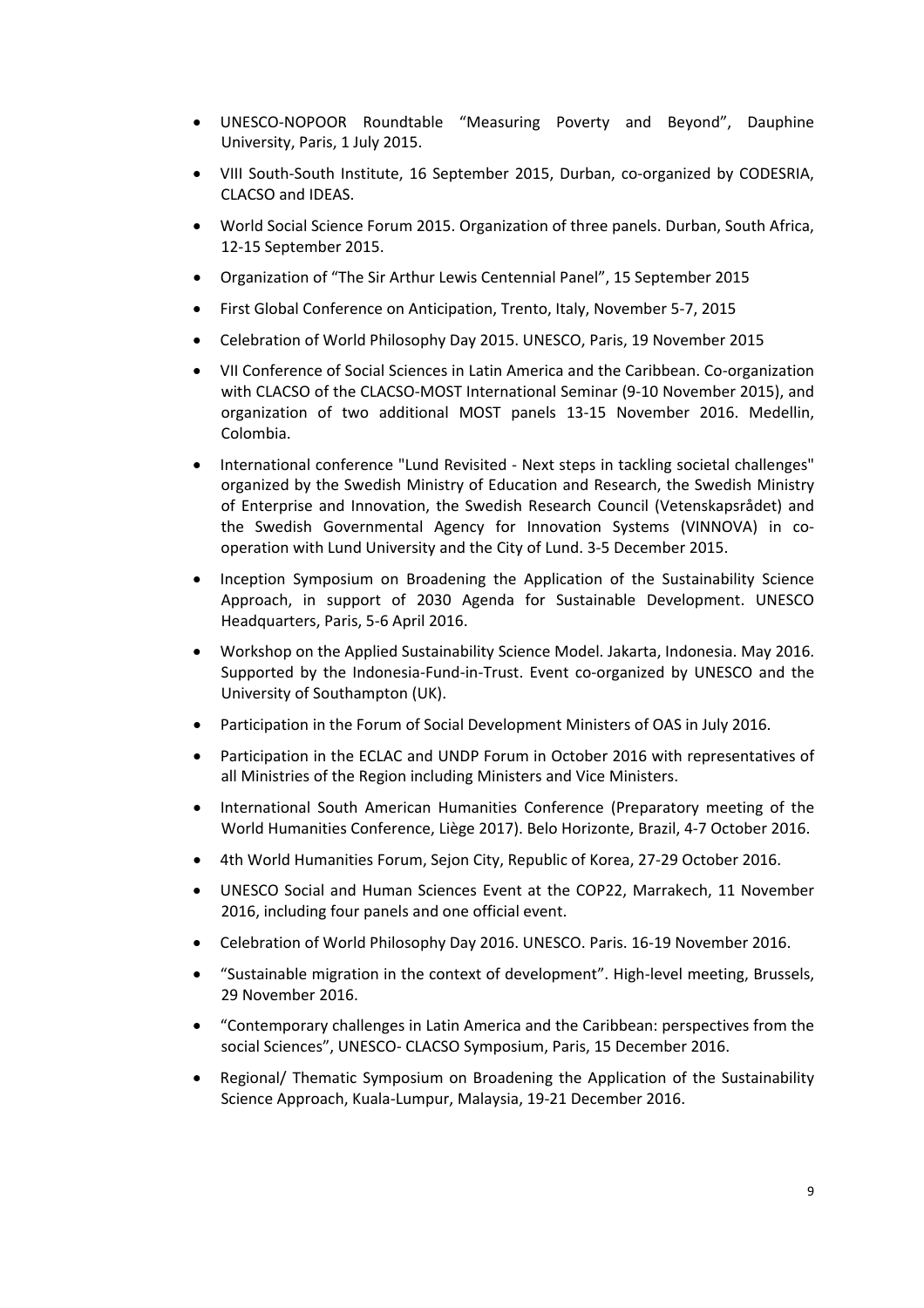### **1.1.3. World Social Science Report 2016**

 Challenging Inequalities: Pathways to a Just World. The WSSR was successfully completed and launched at the Swedish Royal Academy of Sciences, Stockholm, on 22 September 2016. The UNESCO launch took place at UNESCO HQ on 17 October 2016 on the International Day on the Eradication of Poverty. In October it was also presented during the World Social Science Forum in Norway, 2016, and launched by the Norwegian National Commission. It has furthermore been presented in India and other places. It should be added that the WSSR was also presented and disseminated at a side‐event in the context of the Commission for Social Development in February 2017. The WSSR was co-published by UNESCO, International Social Sciences Council (ISSC) and, in the case of this edition, the Institute of Development Studies (UK). To ensure accessibility of the Report and boost uptake of its findings and recommendations at the national level, translations into Hungarian (Executive Summary), Portuguese and Spanish are in progress. Options for translating the WSSR into Arabic, French, Chinese and Russian are also being explored.

### **1.2. Strengthen collaboration with existing networks (ISSC, ICSU, CIPSH, CODESRIA, CLACSO, FLACSO, ACSS, IDEA, etc.)**

 Several activities were organized in collaboration with international and regional social science networks, notably ISCC, CIPSH, CLACSO, FLACSO, CODESRIA and the ASSC.

### **1.3. Production and dissemination of MOST branded publications**

- "Set Adrift" ("KEM EJ RI‐MAJOL WOT". "WE ARE STILL MARSHALLESE". The Deportation Experience in the Republic of Marshal Islands). Authors: Natalia Pereira, Kate McDermott and Timmy Langrine. Approved by UNESCO Publication Board.
- To be published in the MOST Discussion Papers series: "INTERCULTURAL DIALOGUE. An analytical review of conceptual and empirical issues relating to intercultural dialogue in the context of social transformation" Author: Dr Nora Ratzmann. Approved by UNESCO Publication Board. To be published in the MOST Discussion Papers series.
- Videos that explain and promote the forthcoming MOST publication: *Transforming the Future: Anticipation in the 21st Century*. English: [Transforming](https://www.youtube.com/watch?v=h1QOxYMIFIc&feature=youtu.be) the Future ‐ [YouTube](https://www.youtube.com/watch?v=h1QOxYMIFIc&feature=youtu.be) ; French : [Transformer](https://www.youtube.com/watch?v=cCfuFoi0KcI&feature=youtu.be) le futur ‐ YouTube. Also a longer "Experts" version in English: <https://vimeo.com/166889382> and French: <https://vimeo.com/176940808>.

## **1.4. Support to young professionals**

 Massive Open Online Course (MOOC) on Climate Justice. Launched at COP 22, Marrakech, Morocco. 11 November 2016.

#### **2. Intergovernmental Pillar**

- 2.1. Organization of MOST Ministerial Forums
	- 2.1.1. World Social Science Forum, September 2015
		- Over 1000 people from 84 countries shared their research on injustice and inequality to analyse their impact and consider ways of addressing them.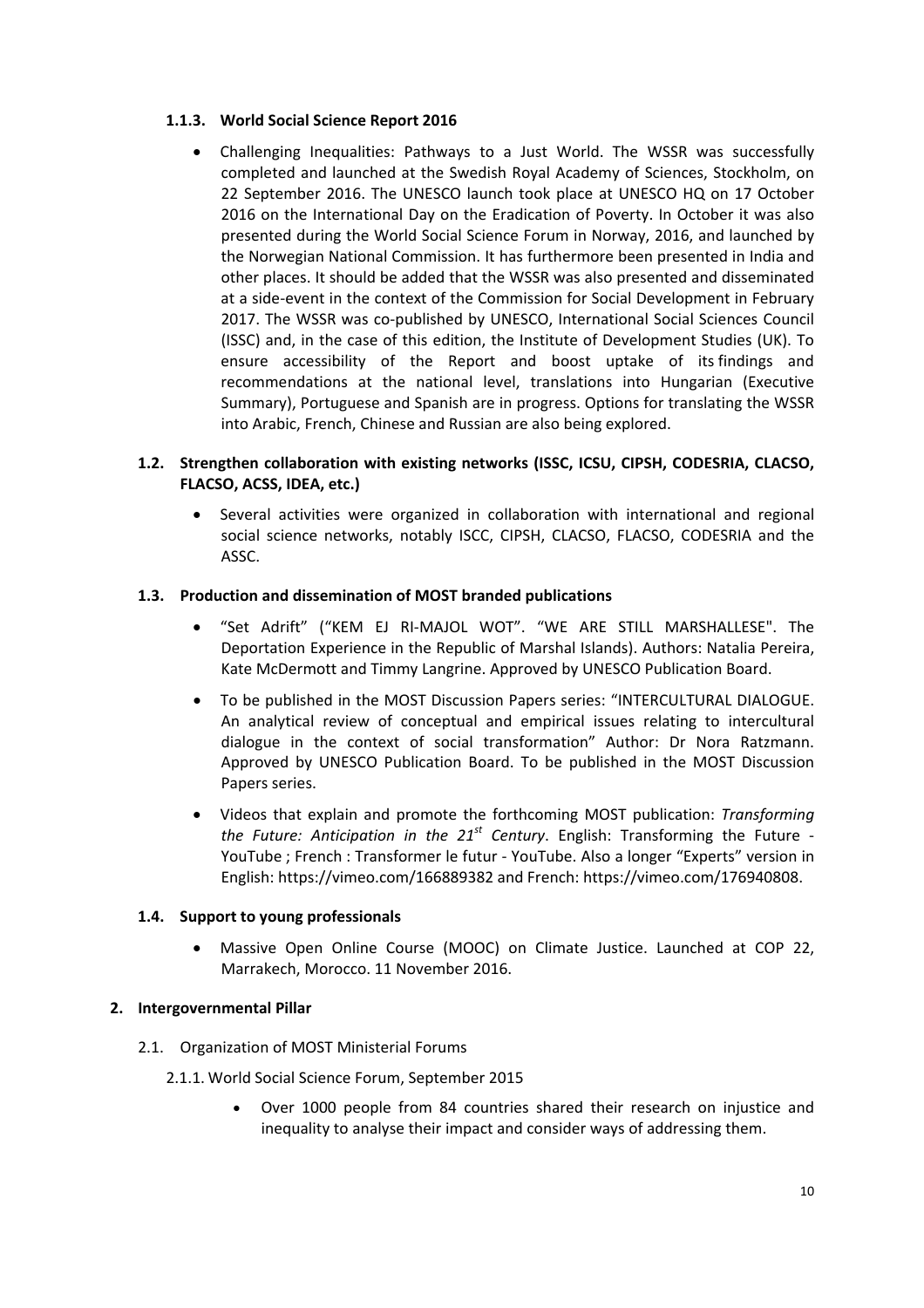- MOST organized 3 main events: a Ministerial and Research session on the contribution of social science within the Post‐2015 Agenda, a panel on gender equality and the Sir Arthur Lewis Centennial Panel.
- The **interregional Ministerial panel "Contributing to a just world within the Post 2015 agenda: Which role for Social Science**?" gathered Ministers and high-level representatives from Argentina, Ecuador, Kenya, Malaysia, Nicaragua, Oman, South Africa as well as Heads of regional and global social science organizations – CODESRIA, ISSC, ACSS, CLACSO – and members of MOST SAC.

## **3.1.2. 1st MOST Forum of Ministers of Social Development for Central Africa**

- The Forum focused on the economic, social, political, violent, demographic and environmental drivers of migration, both the negative and positive impacts at the macro, meso and micro levels in countries of origin, transit and receipt, the need for policies informed or supported by research, and policy recommendations.
- The event also contributed to the strengthening of the cooperation with the UN system in Cameroon, as well as UNDESA which came from New York to participate. It especially enhanced cooperation with UNEP, ensuring representation both in the Forum and at the MOST event on "Resilient Cities, Climate Change and Migration" during UNFCCC COP 22.

# **2.2. Organization of events and working groups with UN entities to address selected issues**

- 3.2.1. UNDESA/MOST event on "Incorporating economic and environmental perspectives in social policy making", 3 and 4 June 2016, UNESCO HQ
- 3.2.2. 54<sup>th</sup> session of the Commission for Social Development (CSocD), UN Headquarters, New York, 3‐8 February 2016

MOST organized successful events and delivered pertinent statements that enhanced our visibility in the UN particularly through strengthened cooperation with DESA and UNRISD, and contributed to Member States' implementation of Agenda 2030 through a MOST side event on **"**The Social Dimension of Agenda 2030" with UNDESA and UNRISD; bilateral meetings with Directors of institutions and organizations such as UNRISD and UNDESA; and an interagency meeting to position MOST as a player in the intra‐UN discussion on the Development Goals (particularly SDG 16) and to build operational relationships with other UN system colleagues that will enable us to establish a credible workstream in this area.

3.2.4. 55<sup>th</sup> session of the Commission for Social Development (CSocD), UN Headquarters, New York, 1‐6 February 2017 MOST co-organized two successful events on "Combating inequalities to end poverty" (with UNDESA) and "Thinking long‐term: making poverty eradication and environmental policies mutually supportive" (with ICSW, IASSW, Finland and UNRISD), and further ensured senior UNESCO participation in a high‐level plenary panel discussion of the Commission on "Promoting Integrated Policies for Poverty Eradication: Youth Development in the 2030 Agenda".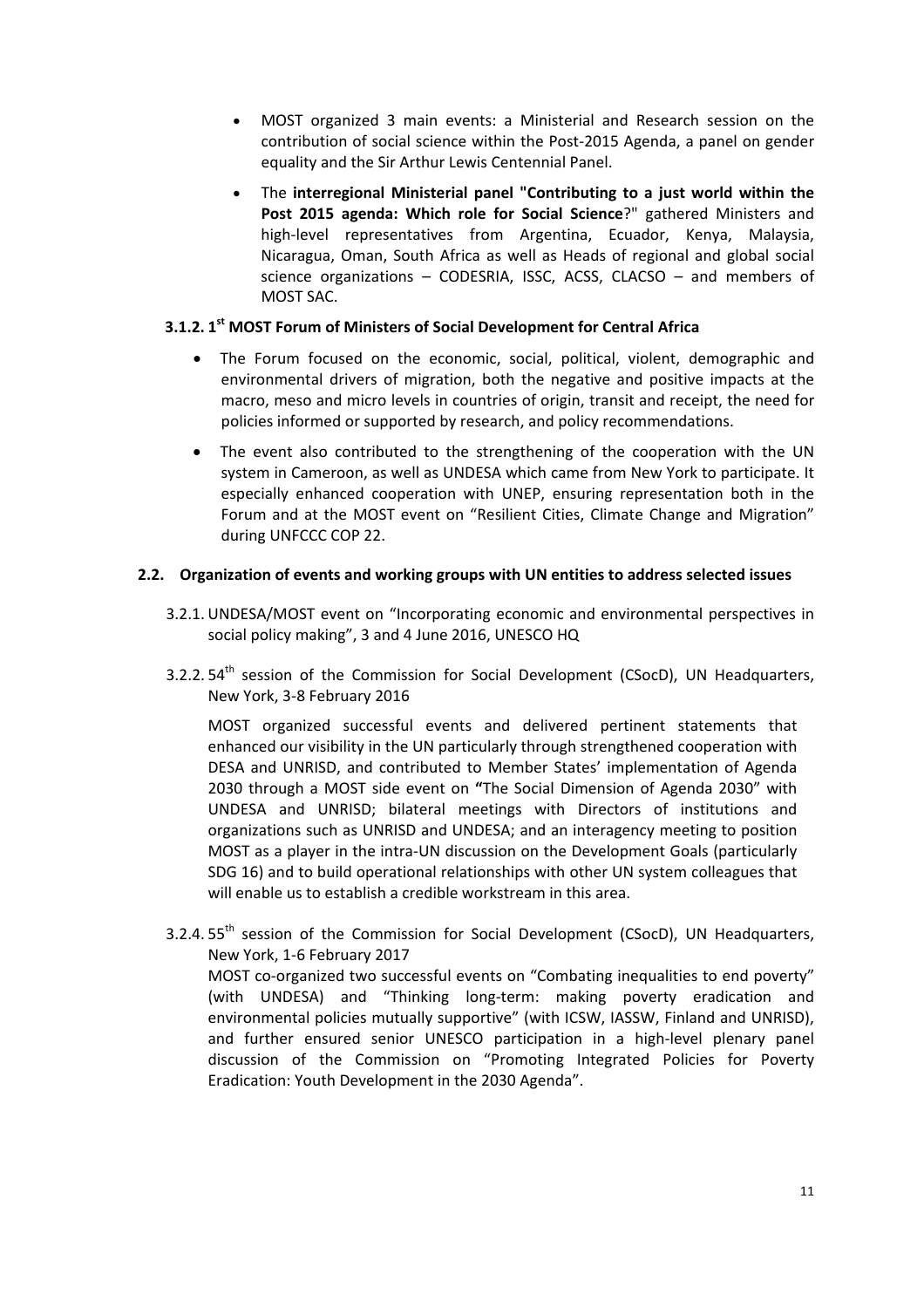#### **2.3. Organization of MOST statutory meetings**

- 2.3.1. The Extraordinary Session of the IGC was organized at UNESCO Headquarters on 14 November 2015. It elected the new Bureau and delegated authority to the Bureau to finalize/adopt the MOST Strategy.
- 2.3.2. A meeting of the Bureau of the IGC was organized at UNESCO Headquarters on 27‐28 January 2016 to adopt the Comprehensive MOST Strategy, which was subsequently endorsed by the 199<sup>th</sup> session of the Executive Board.
- 2.3.3. A Meeting of the IGC Bureau took place at UNESCO Headquarters on 15‐16 September 2016.

#### **3. Knowledge Brokering Pillar**

#### **3.1. Organization of MOST Schools**

- MOST Foresight School, Mongolian University of Science and Technology. Ulan Bator, Mongolia, 29 September 2015
- MOST School "Diplomacy, global governance and the post‐2015 international development agenda". 28‐30 October 2015, Moscow.
- MOST School "Research for public policies on gender equality", El Salvador, San Salvador, 1‐4 March 2016.
- MOST School "Methodologies for inclusive youth policies: participatory research, knowledge brokering and anticipatory systems", Havana, Cuba, 12‐15 July 2016.
- MOST School on "Inclusive Cities: SDGs and Youth Leadership in the Arab Region", Lebanon, Beirut, 21‐ 22 July 2016
- MOST School "Local Social Governance: Alliance Building and Empowerment". Chengdu, China, 24‐26 October 2016

#### **3.2. Organization of Futures Literacy Labs (FLL)**

- Imagining Africa's Future, Rabat, Morocco, June 25-26, 2015
- Rethinking Education, Bangkok, Thailand, September 1-3, 2015
- The Future of Mongolia, Ulaanbaatar, Mongolia, September 20-October 2, 2015
- 9th UNESCO Youth Forum, Paris, France, October 26 28, 2015
- Futures Literacy: Advancing a Community of Practice in Africa The Future of Urbanisation and Water in North Africa, Rabat, Morocco, December 4‐5, 2015
- Social Transformations, Tunis, Tunisia, 3 4 March, 2016
- What Development for What Uruguay?, Montevideo, Uruguay, March 28 30, 2016
- Reframing Mobility and Identity: The Future of Africa, Paris, France, July 4 5, 2016
- Developing the Capacity of (Young) Leaders to Use the Future, Antipolo City, Rizal, Philippines, 13‐16 November 2016

#### **3.3. Implementation of the UNESCO Inclusive Policy Lab**

3.3.1. Inclusive Policy Markers: methodological work and concept operationalization